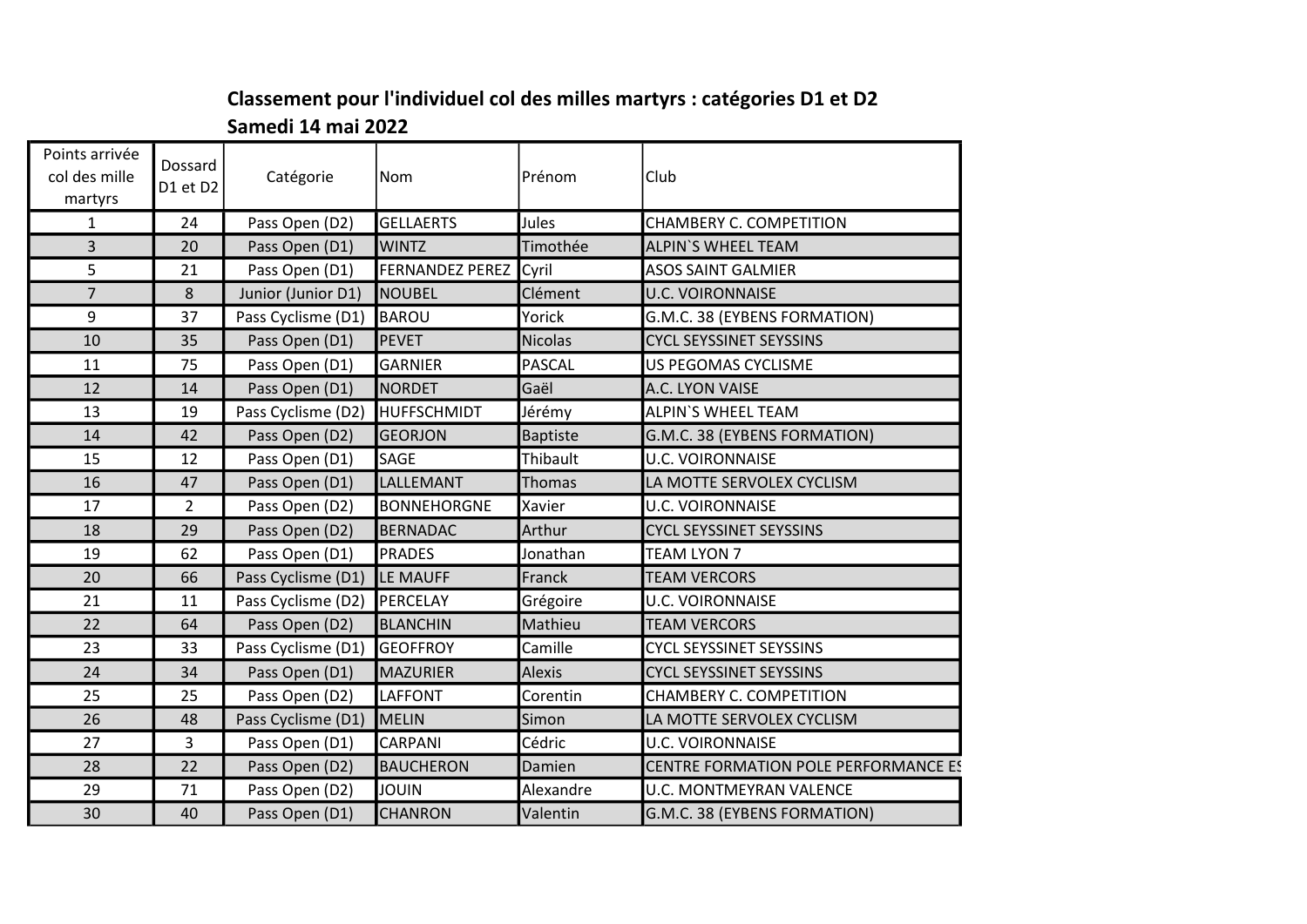| 31 | 68             | Junior (Junior D1) | <b>DAMON</b>         | Antoine        | U.C. MONTMEYRAN VALENCE        |
|----|----------------|--------------------|----------------------|----------------|--------------------------------|
| 32 | $\overline{7}$ | Junior (Junior D1) | LAVAL                | Florian        | <b>U.C. VOIRONNAISE</b>        |
| 33 | 31             | Pass Cyclisme (D1) | <b>BRITO ANTUNES</b> | Matthieu       | <b>CYCL SEYSSINET SEYSSINS</b> |
| 34 | $\overline{4}$ | Pass Cyclisme (D1) | DEKAEZMAKER          | <b>ROMAIN</b>  | <b>U.C. VOIRONNAISE</b>        |
| 35 | 27             | Pass Open (D1)     | PEZERIL              | Clément        | <b>CHAMBERY C. COMPETITION</b> |
| 36 | 18             | Pass Cyclisme (D2) | <b>BEJUIS</b>        | Cédric         | <b>ALPIN'S WHEEL TEAM</b>      |
| 37 | 78             | Pass Cyclisme (D2) | <b>JANVIER</b>       | Franck         | <b>V.C. RAMBERTOIS</b>         |
| 38 | 50             | Pass Open (D1)     | <b>TERRIER</b>       | Vincent        | LA MOTTE SERVOLEX CYCLISM      |
| 39 | 53             | Pass Open (D1)     | LAGACHE              | Jonathan       | LAC-ALLIANCE-CYCLISTE          |
| 40 | 17             | Pass Cyclisme (D2) | <b>GRANADE</b>       | Romuald        | A.S. FONTAINE                  |
| 41 | 74             | Pass Open (D2)     | ZANCANARO            | Eric           | <b>UNION CYCLISTE RIVOISE</b>  |
| 42 | 49             | Pass Open (D2)     | <b>TACHON</b>        | Christophe     | LA MOTTE SERVOLEX CYCLISM      |
| 43 | 28             | Pass Open (D2)     | <b>SAULNIER</b>      | Maxime         | CHAMBERY C. COMPETITION        |
| 44 | 81             | Pass Open (D2)     | <b>DUMAS</b>         | Antoine        | V.C. VILLEFRANCHE BEAUJOLAIS   |
| 45 | 73             | Pass Cyclisme (D2) | <b>BOLCATO</b>       | <b>Alexis</b>  | UNION CYCLISTE RIVOISE         |
| 46 | 30             | Pass Cyclisme (D2) | BERNARD              | Florian        | <b>CYCL SEYSSINET SEYSSINS</b> |
| 47 | 13             | Pass Open (D1)     | <b>BOUCHARD</b>      | Paul André     | A.C. LYON VAISE                |
| 48 | 54             | Pass Open (D1)     | PARIS                | Hugo           | LAC-ALLIANCE-CYCLISTE          |
| 49 | 41             | Pass Open (D1)     | <b>DURY</b>          | Romain         | G.M.C. 38 (EYBENS FORMATION)   |
| 50 | 70             | Pass Cyclisme (D2) | <b>DUROUX</b>        | Charly         | <b>U.C. MONTMEYRAN VALENCE</b> |
| 51 | 84             | Pass Cyclisme (D1) | <b>DUBOIS</b>        | Geoffrey       | <b>VELO CLUB ARPAJON</b>       |
| 52 | 85             | Pass Cyclisme (D2) | PELLETIER            | Jérôme         | <b>VELO CLUB ARPAJON</b>       |
| 53 | 61             | Pass Open (D2)     | <b>COLON</b>         | Rémi           | <b>TEAM LYON 7</b>             |
| 54 | 32             | Junior (Junior D1) | <b>DOUMENG</b>       | Alban          | <b>CYCL SEYSSINET SEYSSINS</b> |
| 55 | 63             | Pass Open (D1)     | RAYMOND              | Simon          | <b>TEAM LYON 7</b>             |
| 56 | 59             | Pass Open (D1)     | <b>TRAMOND</b>       | Stéphane       | <b>SJVC MONTELIMAR</b>         |
| 57 | 76             | Pass Open (D1)     | <b>MAISSE</b>        | Pierrick       | V.C. MONTBRISONNAIS            |
| 58 | 56             | Pass Open (D1)     | <b>LEVRAT</b>        | <b>Thibaud</b> | <b>LYON SPRINT EVOLUTION</b>   |
| 59 | 36             | Junior (Junior D1) | VANNIER              | Axel           | <b>CYCL SEYSSINET SEYSSINS</b> |
| 60 | 15             | Pass Open (D1)     | <b>TETU</b>          | Julien         | A.C. LYON VAISE                |
| 61 | 80             | Pass Open (D2)     | <b>BINCHET</b>       | Claude         | V.C. ST JULIEN EN GENEVOIS     |